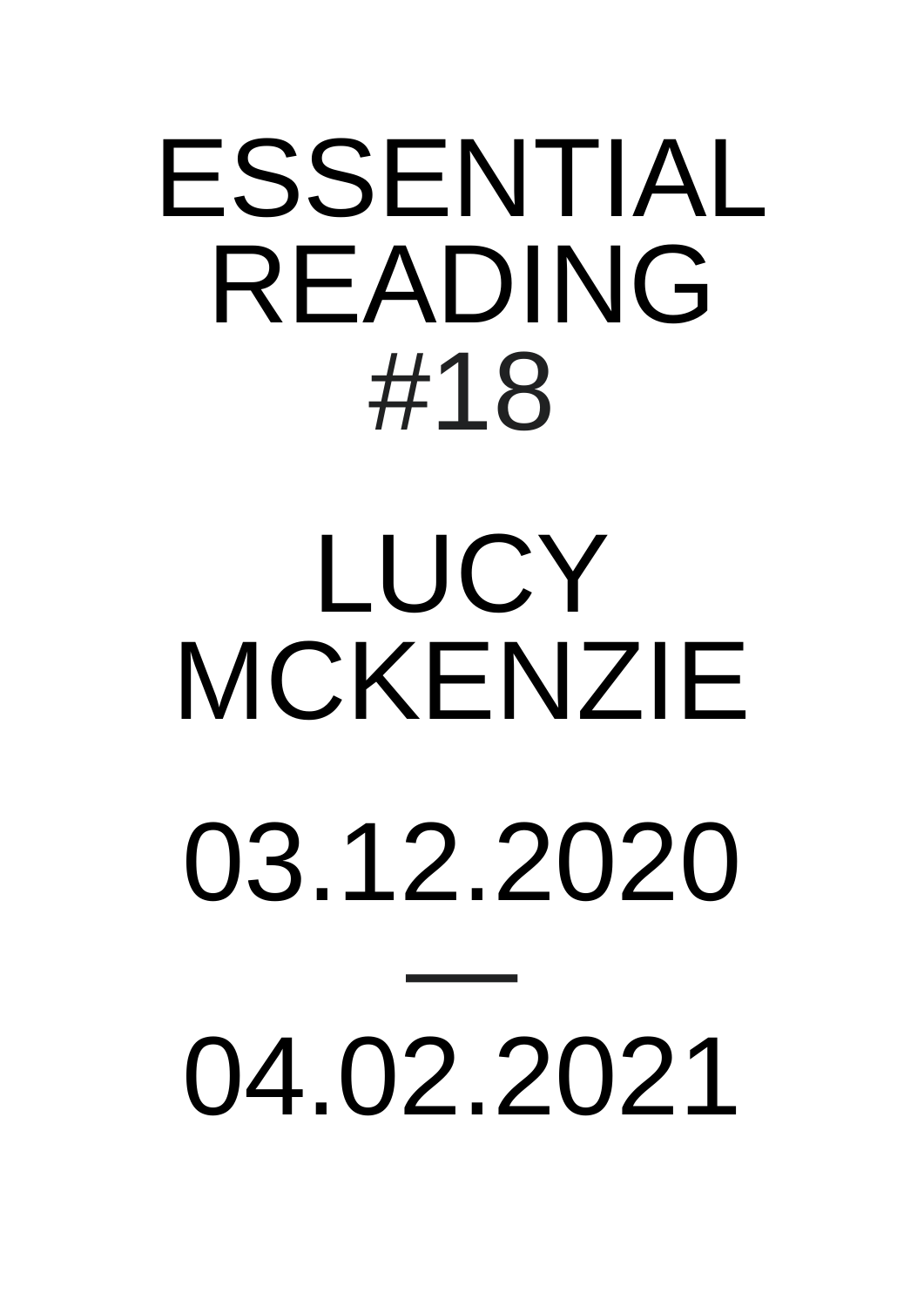LUCY MCKENZIE'S ESSENTIAL READING LIST:

Betty Kirke, Madeleine Vionnet, Chronicle Books, 2012 Philipp Ekardt, Benjamin and Fashion, Bloomsbury Academic, 2020 Mariano Fortuny, His Life and Work, V&A Publications, 2015 Thorstein Veblen, The Theory of the Leisure Class, Lector House, 2019 Peter York, Authenticity is a Con, Biteback Publishing, 2014 Romy Golan, Muralnomad, Yale University Press, 2009 Beatriz Colomina, X-Ray Architecture, Lars Müller Publishing, 2019 Tag Gronberg, Designs on Modernity, Manchester University Press, 2013 Patricia A. Morton, Hybrid Modernities, MIT Press, 2000 Laura Frost, The Problem with Pleasure. Modernism and its Discontents,Columbia University Press, 2013 Anne Aling Cheng, Second Skin. Josephine Baker and the Modern Surface, Oxford University Press, 2013 Martin Dammann, Soldier Studies. Cross Dressing, Hatje Cantz Verlag, 2018 Klaus Theweleit, Male Fantasies, University of Minnesota Press, 1987 Atelier E.B., Passer-By, Walther König, 2020 Caroline Criado Perez, Invisble Women, Chatto & Windus,

Essential Reading #18 is on view at Kunstenbibliotheek from 1 October 2020 until 20 November 2020.

Essential Reading is a project initiated by Kunstenbibliotheek